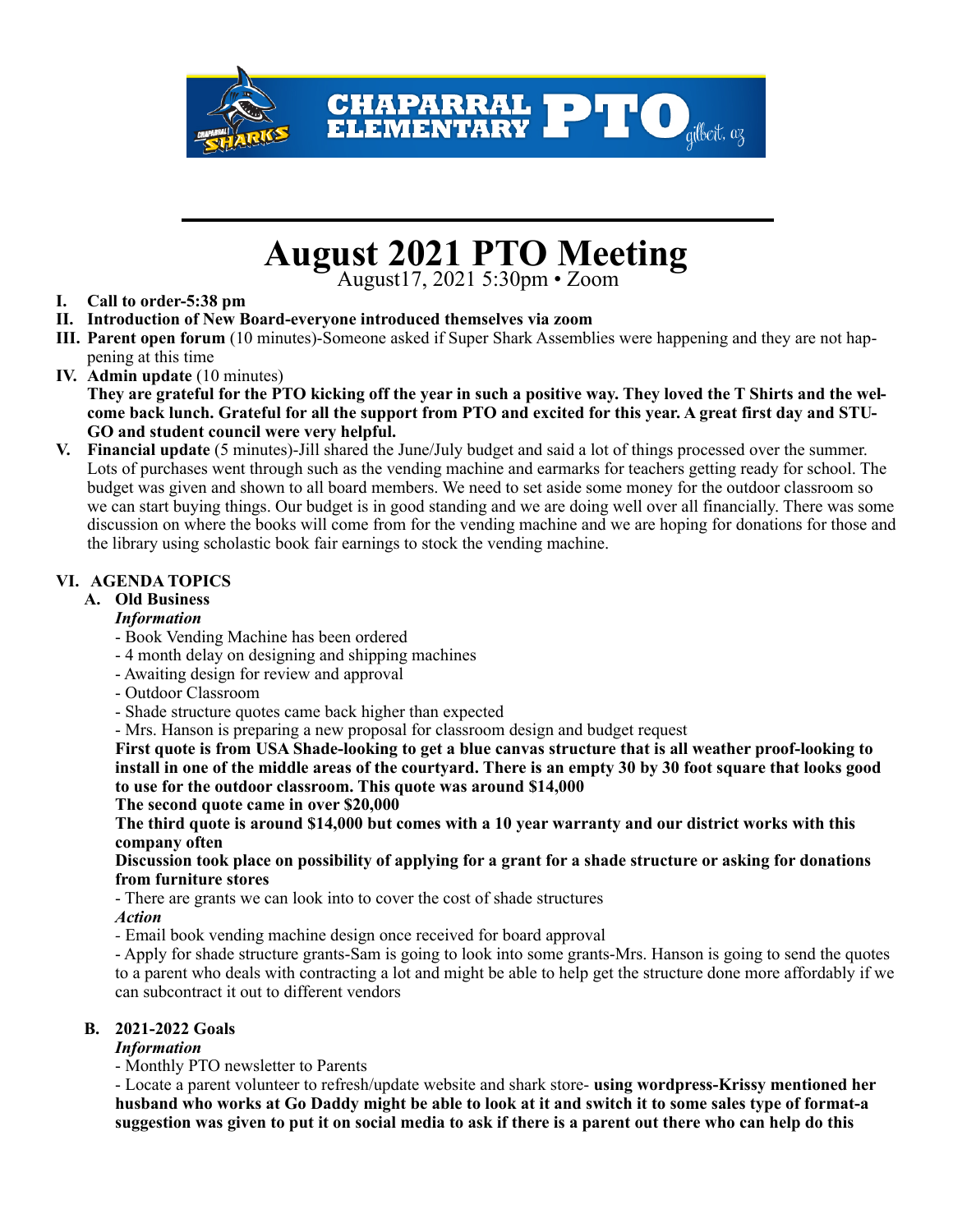- Ice and Water Machine to replace Sparkletts

- -\$4,000 each initial fee, \$80 each annually for new filter
- Refillable Water Fountains throughout campus
- \$1,600 each x 7
- Outdoor upgrades 1 section each year
- Update landscape and outdoor space in the main quad area
- Table umbrellas for picnic tables
- \$150 each x 8 rectangle & 3 square
- More shade on playground (over line up area and gaga ball court)
- Sun shade sail, \$150 \$500 depending on measurements
- Refresh the Shark Store items
- Metal Water Bottles, Water Bottle Stickers, Car Magnets, Socks, Zip up Hoodies

*Actions* 

*-* Add any additional goals-**Jill feels that we need to focus on the outdoor classroom before we spend money on these** 

# **C. Bylaws**

*Information*

- Review current bylaws

### *Action*

- Vote to approve on any amendments-**Sam is going to send them over for our review so we can get these approved** 

- Sign bylaws

- Submit to district office

### **D. 2021-2022 Proposed Budget**

#### *Information*

- Presentation of 2021-2022 Proposed Budget

- At the close of this fiscal year, earmarks will not roll over into the next fiscal year. All unused money will revert back to general PTO funds unless approved by PTO on a case by case basis.

#### *Action*

- Vote to approve 2021-2022 Budget-**Sam is going to share what they are working on but it isn't finalized yetwe can vote on it via email once everyone gets it \$25,000 is the goal for this year for boosterthon-see budget for specifics on how much is budgeted per section - Submit to District Office** 

# **E. 2021-2022 Event Calendar**

#### *Information*

- Review 2021-2022 event calendar

- All on-campus events are postponed until mitigation plans can be re-evaluated after Fall Break

- Off campus events can still take place as of now-Peter Piper Pizza is still happening and coffee truck is happening as well still

*Action*

- Upload to PTO Website

#### **F. Fundraising Chair update (Laura) - MOVED TO NEXT MEETING**  *Information*

- Presentation of fundraising events and opportunities for Q1 - will need to be off campus

- Labor Day Grill and Chill
- Ice Cream Social
- Food Truck Event
- Paint the Tile

#### *Action*

- Select dates and planning committees for events as needed.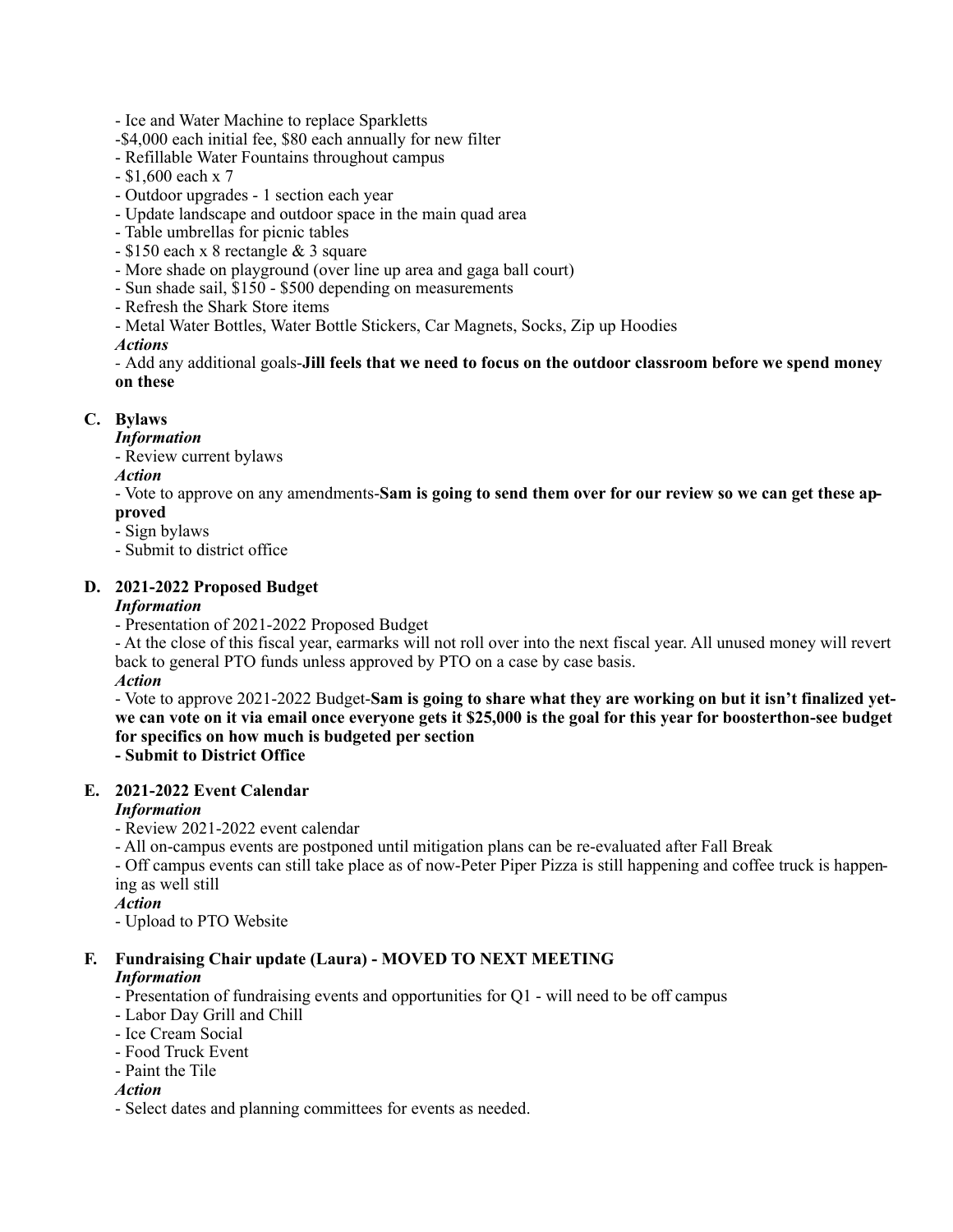## **G. Hospitality Chair Update (Krissy and Ann Marie)**

### *Information*

- Presentation of new events/initiatives-**Krissy got donations from Sherwin Williams for the paint and she is picking up odds and ends for décor/art, all renovations must be approved by admin prior to initiating** 

- Teacher lounge revamp-**Krissy made a flyer asking for donations for some fun things for the teachers like K-cups or grab and go type items** 

- Monthly teacher bar-**Ann Marie was thinking of doing something along these lines so we can chat with her when she is on next month** 

### **H. Otter Pops - 10am-1:30pm**

# *Information*

- Postponed until after Fall Break
- Freezer arrived and Otter Pop inventory has been purchased

#### **I. Peter Piper Pizza Event - August 19, 4-8pm**  *Information*

- Flyers, stickers and giveaway items have arrived to begin promoting
- They will be hosting a variety activities and competitions from 4-8pm
- Students wearing their sticker will receive 5 free tokens when they arrive
- The class with the most student participation will receive a free Pizza Party
- Depending on class sizes, consider combining cross cat classes

# *Actions*

- Provide a list of teachers to PPP or pizza party contest
- Distribute stickers to teacher boxes by 8/17 (teachers hand out day of event)
- Need 2-3 volunteers to work 1.5 hours shifts during the event (see signup sheet)

#### **J. T-Shirt Design Contest - August 18-September 1**  *Information*

- Contests for students to design the next Sharks Spirit shirt
- Design contest from August 18-September 1
- Winners announced September 3
- Winners: 1st free shirt & \$50 to Shark Store, 2nd \$30 to Shark Store, 3rd \$15 to Shark Store

#### *Actions*

- Create promotional material
- Promote for this school year on social media, e-alert, and flyers
- Create store code and gift certificates for winner

# **K. Coffee Truck Events**

#### *Information*

- Cancelled until later Fall Break

# **L. Grandparent's Breakfast**

#### *Information*

- Postponed until after Fall Break
- Possible new date October 22

# **M. Fall Spectacular - November 19 - MOVED TO NEXT MEETING**

# *Information*

- Bingo
- Carnival games
- DJ
- Hayrides
- Photos by Williamsfield High School
- Vendor Booths
- Teacher/PTO Volunteers instead of parents